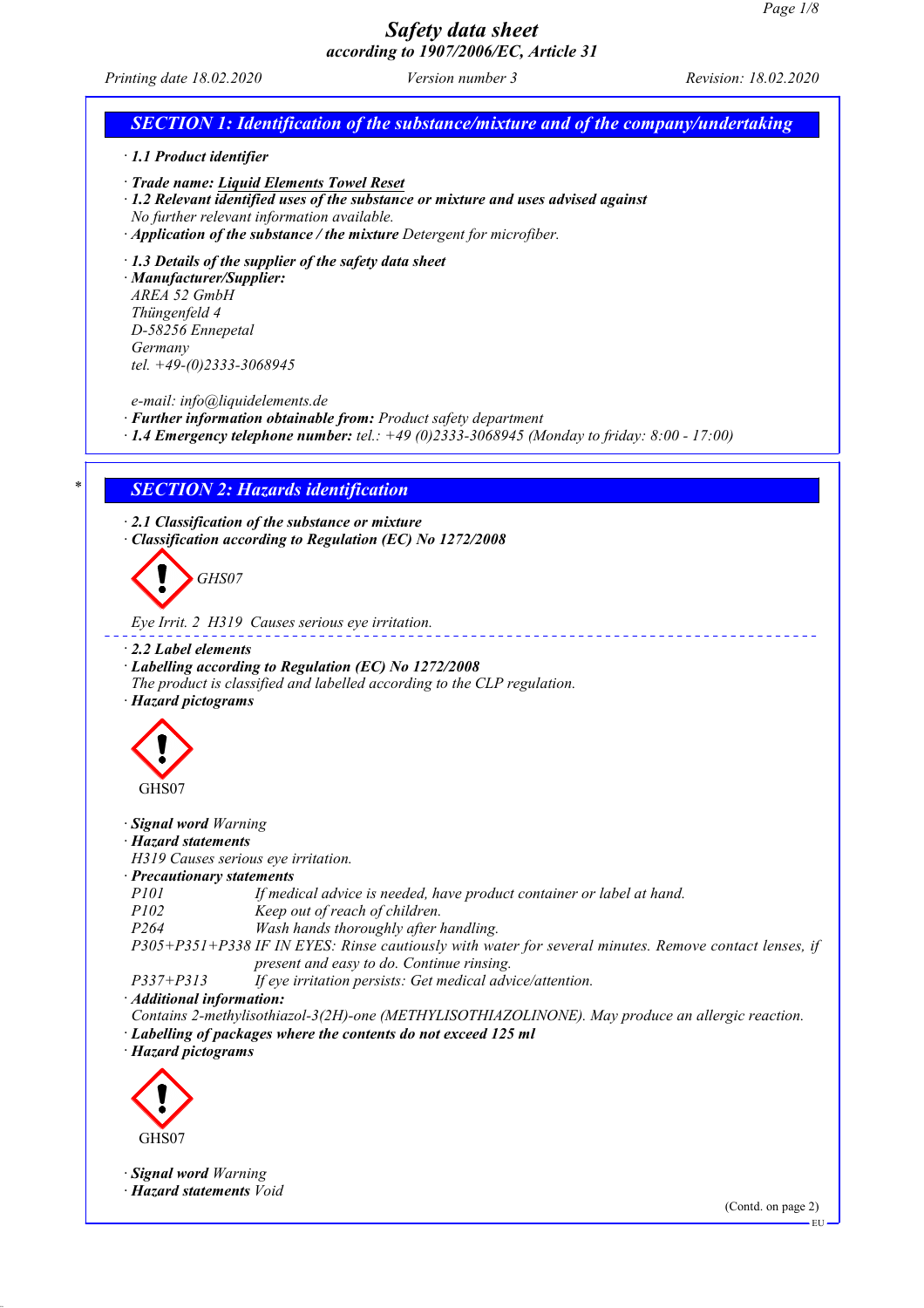*Printing date 18.02.2020 Version number 3 Revision: 18.02.2020*

#### *Trade name: Liquid Elements Towel Reset*

(Contd. of page 1)

*· Precautionary statements P101 If medical advice is needed, have product container or label at hand.*

*P102 Keep out of reach of children.*

*· Additional information*

*Contains 2-methylisothiazol-3(2H)-one (METHYLISOTHIAZOLINONE). May produce an allergic reaction.*

*· 2.3 Other hazards*

#### *· Results of PBT and vPvB assessment*

*· PBT:*

*The product does not contain any PBT (PBT: persistent, bioaccumulative, toxic) substance or does not fulfil criteria for PBT according to annex XIII of regulation (EC) 1907/2006 (< 0,1 %).*

*· vPvB:*

*The product does not contain any vPvB (vPvB: very persistent, very bioaccumulative) substance or does not fulfil criteria for vPvB according to annex XIII of regulation (EC) 1907/2006 (< 0,1 %).*

### *\* SECTION 3: Composition/information on ingredients*

#### *· 3.2 Mixtures*

*· Description: Mixture of substances listed below with nonhazardous additions.*

| · Dangerous components:                                                                                                   |                                                                                                                                                                                                                                                                                                                                                                                 |           |  |  |
|---------------------------------------------------------------------------------------------------------------------------|---------------------------------------------------------------------------------------------------------------------------------------------------------------------------------------------------------------------------------------------------------------------------------------------------------------------------------------------------------------------------------|-----------|--|--|
| CAS: 147170-44-3<br>EC number: 931-333-8<br>Reg.nr.: 01-2119489410-39                                                     | 1-Propanaminium, 3-amino-N-(carboxymethyl)-N,N-<br>dimethyl-, $N-(C8-18$ and $C18$ -unsatd. acyl) derivs., inner<br>salts                                                                                                                                                                                                                                                       | $1 - 5\%$ |  |  |
|                                                                                                                           | $\otimes$ Eye Dam. 1, H318<br>Áquatic Chronic 3, H412                                                                                                                                                                                                                                                                                                                           |           |  |  |
| CAS: 68891-38-3<br>$NLP: 500-234-8$<br>Reg.nr.: 01-2119488639-16                                                          | Alcohols, C12-14, ethoxylated, sulfates, sodium salts<br>$\Leftrightarrow$ Eye Dam. 1, H318<br>$\bigotimes$ Skin Irrit. 2, H315<br>Áquatic Chronic 3, H412                                                                                                                                                                                                                      | $1 - 5\%$ |  |  |
| CAS: 2682-20-4<br>EINECS: 220-239-6<br>Reg.nr.: 01-2120764690-50                                                          | 2 - m e t h y l i s o t h i a z o l - 3 (2 H) - o n e 0.00015-<0.0015%<br>(METHYLISOTHIAZOLINONE)<br>Index number: 613-326-00-9 $\otimes$ Acute Tox. 3, H301; Acute Tox. 3, H311; Acute Tox.<br>2. H330<br>Skin Corr. 1B, H314; Eye Dam. 1, H318<br>$\langle \psi \rangle$ Aquatic Acute 1, H400 (M=10); Aquatic Chronic 1,<br>$H410 (M=1)$<br>$\bigotimes$ Skin Sens. 1A, H317 |           |  |  |
| Regulation (EC) No 648/2004 on detergents / Labelling for contents                                                        |                                                                                                                                                                                                                                                                                                                                                                                 |           |  |  |
| amphoteric surfactants, anionic surfactants                                                                               |                                                                                                                                                                                                                                                                                                                                                                                 |           |  |  |
| preservation agents (PHENOXYETHANOL, BUTYLBENZISOTHIAZOLINONE,<br>BENZISOTHIAZOLINONE, METHYLISOTHIAZOLINONE, LAURYLAMINE |                                                                                                                                                                                                                                                                                                                                                                                 |           |  |  |

*DIPROPYLENEDIAMINE)*

*· Additional information: For the wording of the listed hazard phrases refer to section 16.*

## *SECTION 4: First aid measures*

*· 4.1 Description of first aid measures*

*· General information: If symptoms persist consult doctor.*

*· After inhalation: Fresh air. If pain persists, get medical attention.*

*· After skin contact: Immediately rinse with water.*

*· After eye contact:*

*Immediately flush eyes with plenty of water with lids lifted. If symptons persist, seek medical advice.*

*· After swallowing:*

*Rinse out mouth and drink plenty of water.*

*Do not induce vomiting; call for medical help immediately.*

*· 4.2 Most important symptoms and effects, both acute and delayed No further relevant information available.*

(Contd. on page 3) EU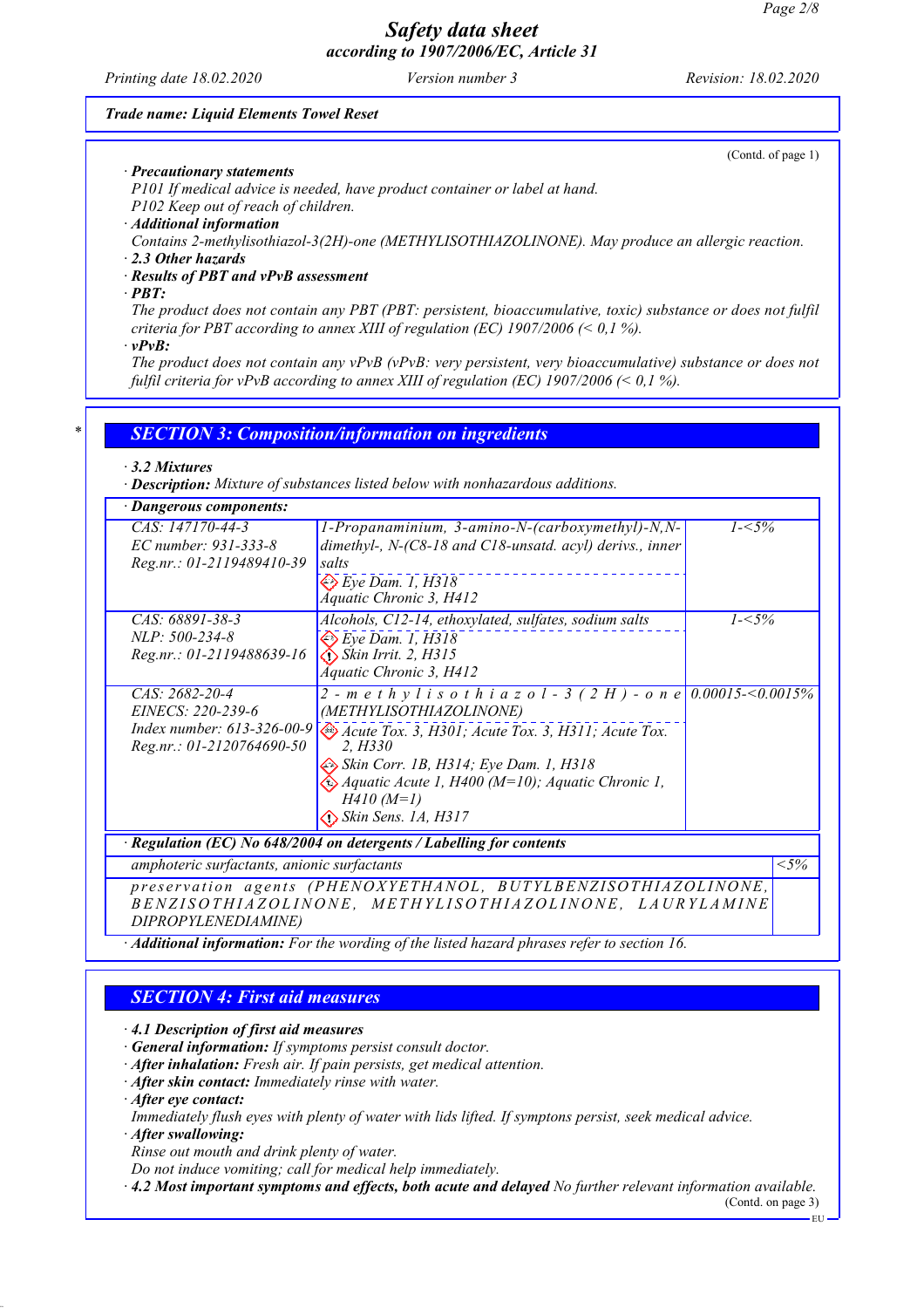*Printing date 18.02.2020 Version number 3 Revision: 18.02.2020*

(Contd. of page 2)

#### *Trade name: Liquid Elements Towel Reset*

*· 4.3 Indication of any immediate medical attention and special treatment needed No further relevant information available.*

### *SECTION 5: Firefighting measures*

### *· 5.1 Extinguishing media*

*· Suitable extinguishing agents:*

*CO2, powder or water spray. Fight larger fires with water spray.*

- *Use fire extinguishing methods suitable to surrounding conditions.*
- *· For safety reasons unsuitable extinguishing agents: Full water jet*
- *· 5.2 Special hazards arising from the substance or mixture In case of fire, the following can be released:*
- *Carbon monoxide (CO)*
- *· 5.3 Advice for firefighters*
- *· Protective equipment:*
- *Do not inhale explosion gases or combustion gases.*
- *Mouth respiratory protective device.*
- *· Additional information*

*Dispose of fire debris and contaminated fire fighting water in accordance with official regulations.*

## *SECTION 6: Accidental release measures*

- *· 6.1 Personal precautions, protective equipment and emergency procedures*
- *Wear protective clothing.*
- *Ensure adequate ventilation*
- *Product forms slippery surface when combined with water.*
- *· 6.2 Environmental precautions: Do not allow to enter sewers/ surface or ground water.*
- *· 6.3 Methods and material for containment and cleaning up: Absorb with liquid-binding material (sand, diatomite, acid binders, universal binders, sawdust). Dispose contaminated material as waste according to item 13.*

#### *· 6.4 Reference to other sections*

- *See Section 7 for information on safe handling.*
- *See Section 8 for information on personal protection equipment.*
- *See Section 13 for disposal information.*

## *SECTION 7: Handling and storage*

- *· 7.1 Precautions for safe handling*
- *Observe the usual precautionary measures for handling chemicals.*
- *Avoid contact with eyes.*
- *Avoid close or long term contact with the skin.*
- *Observe use instructions.*
- *· Information about fire and explosion protection: No special measures required.*
- *· 7.2 Conditions for safe storage, including any incompatibilities*
- *· Storage:*
- *· Requirements to be met by storerooms and receptacles: No special requirements.*
- *· Information about storage in one common storage facility: Not required.*
- *· Further information about storage conditions: Store in dry conditions at 10 25 °C.*
- *· Storage class: 10 13 (Germany)*
- *· 7.3 Specific end use(s) No further relevant information available.*

## *SECTION 8: Exposure controls/personal protection*

*· Additional information about design of technical facilities: No further data; see item 7.*

(Contd. on page 4)

EU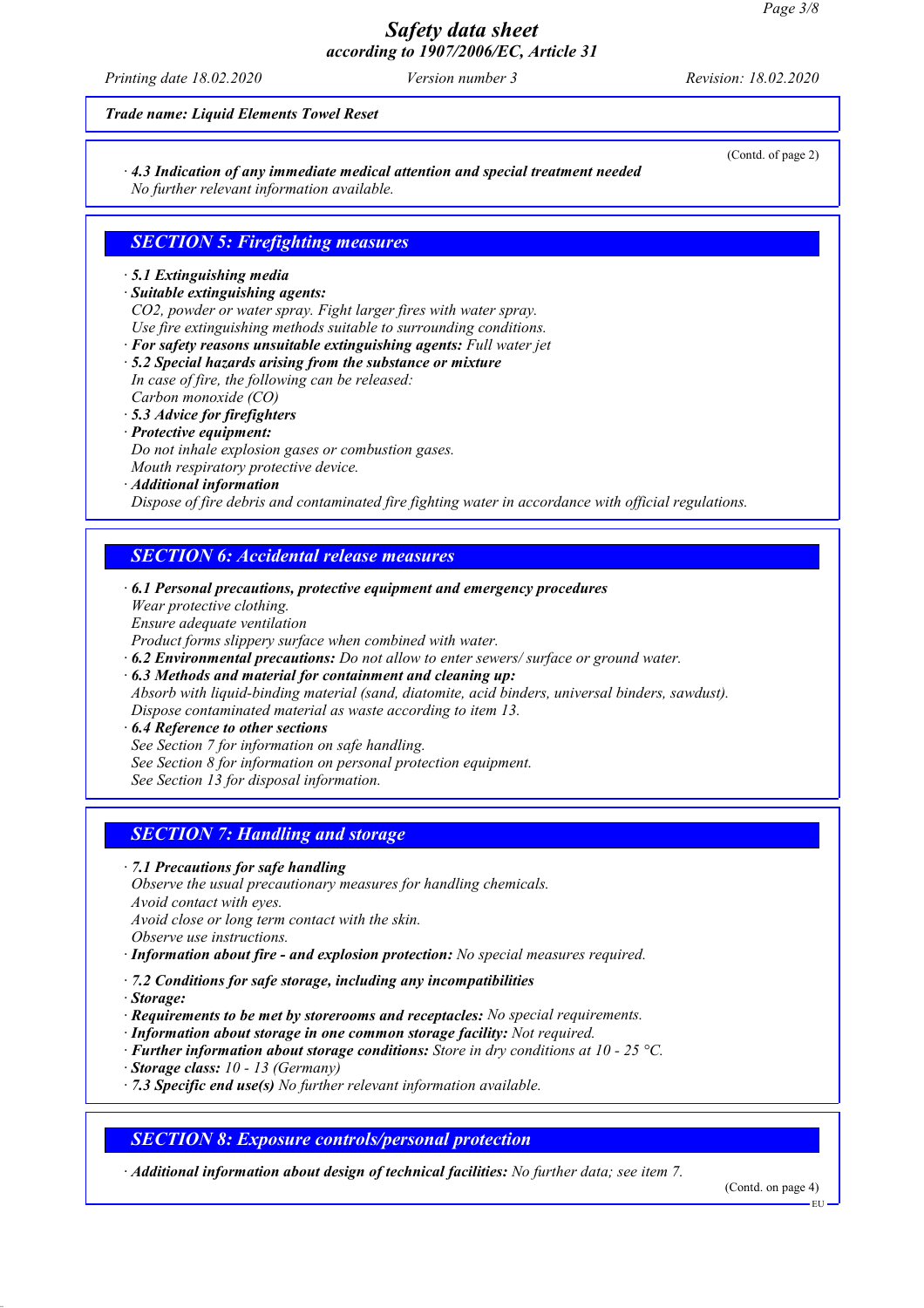*Printing date 18.02.2020 Version number 3 Revision: 18.02.2020*

*Trade name: Liquid Elements Towel Reset*

|                                                                                 | (Contd. of page 3)                                                                                                                                                                                            |
|---------------------------------------------------------------------------------|---------------------------------------------------------------------------------------------------------------------------------------------------------------------------------------------------------------|
| 8.1 Control parameters                                                          |                                                                                                                                                                                                               |
| · Ingredients with limit values that require monitoring at the workplace:       |                                                                                                                                                                                                               |
|                                                                                 | The product does not contain any relevant quantities of materials with critical values that have to be                                                                                                        |
| monitored at the workplace.                                                     |                                                                                                                                                                                                               |
| · Additional information: The lists valid during the making were used as basis. |                                                                                                                                                                                                               |
| $\cdot$ 8.2 Exposure controls                                                   |                                                                                                                                                                                                               |
| · Personal protective equipment:                                                |                                                                                                                                                                                                               |
| · General protective and hygienic measures:                                     |                                                                                                                                                                                                               |
| Observe the usual precautionary measures for handling chemicals.                |                                                                                                                                                                                                               |
| Avoid contact with the eyes.                                                    |                                                                                                                                                                                                               |
| Avoid close or long term contact with the skin.                                 |                                                                                                                                                                                                               |
| Wash hands before breaks and at the end of work.                                |                                                                                                                                                                                                               |
| · Respiratory protection: Not required.                                         |                                                                                                                                                                                                               |
| · Protection of hands:                                                          |                                                                                                                                                                                                               |
|                                                                                 | The glove material has to be impermeable and resistant to the product/the substance/the preparation.<br>Selection of the glove material on consideration of the penetration times, rates of diffusion and the |
| degradation                                                                     |                                                                                                                                                                                                               |
| Protective gloves according EN 374.                                             |                                                                                                                                                                                                               |
| Check the permeability prior to each anewed use of the glove.                   |                                                                                                                                                                                                               |
| · Material of gloves                                                            |                                                                                                                                                                                                               |
| Butyl rubber, BR                                                                |                                                                                                                                                                                                               |
| Recommended thickness of the material: $\geq 0.5$ mm                            |                                                                                                                                                                                                               |
|                                                                                 | Penetration time: $\geq 480$ minutes (Permeation according to EN 374 Part 3: Level 6)                                                                                                                         |
|                                                                                 | The selection of the suitable gloves does not only depend on the material, but also on further marks of quality                                                                                               |
|                                                                                 | and varies from manufacturer to manufacturer. As the product is a preparation of several substances, the                                                                                                      |
|                                                                                 | resistance of the glove material can not be calculated in advance and has therefore to be checked prior to the                                                                                                |
| application.                                                                    |                                                                                                                                                                                                               |
| · Penetration time of glove material                                            |                                                                                                                                                                                                               |
|                                                                                 | The exact break through time has to be found out by the manufacturer of the protective gloves and has to be                                                                                                   |
| observed.                                                                       |                                                                                                                                                                                                               |
|                                                                                 | The determined penetration times according to EN 16523-1:2015 are not performed under practical<br>conditions. Therefore a maximum wearing time, which corresponds to 50% of the penetration time, is         |
| recommended.                                                                    |                                                                                                                                                                                                               |
|                                                                                 | $\cdot$ For the permanent contact of a maximum of 15 minutes gloves made of the following materials are                                                                                                       |
| suitable:                                                                       |                                                                                                                                                                                                               |
| Nitrile rubber, NBR                                                             |                                                                                                                                                                                                               |
| Recommended thickness of the material: $\geq 0.1$ mm                            |                                                                                                                                                                                                               |
| · Eye protection: Safety glasses                                                |                                                                                                                                                                                                               |
| · Body protection: Light weight protective clothing                             |                                                                                                                                                                                                               |
|                                                                                 |                                                                                                                                                                                                               |
|                                                                                 |                                                                                                                                                                                                               |
| <b>SECTION 9: Physical and chemical properties</b>                              |                                                                                                                                                                                                               |
| · 9.1 Information on basic physical and chemical properties                     |                                                                                                                                                                                                               |
| <b>General Information</b>                                                      |                                                                                                                                                                                                               |
| $\cdot$ Appearance:                                                             |                                                                                                                                                                                                               |
| Form:                                                                           | Liquid                                                                                                                                                                                                        |
| Colour:                                                                         | Colourless                                                                                                                                                                                                    |
| $\cdot$ Odour:                                                                  | Mild                                                                                                                                                                                                          |
| · Odour threshold:                                                              | Not determined.                                                                                                                                                                                               |
| $\cdot$ pH-value at 20 °C:                                                      | $\sim$ 7                                                                                                                                                                                                      |
| · Change in condition                                                           |                                                                                                                                                                                                               |
| Melting point/freezing point:                                                   | Not determined.                                                                                                                                                                                               |
| Initial boiling point and boiling range: $100 °C$                               |                                                                                                                                                                                                               |
|                                                                                 |                                                                                                                                                                                                               |
| · Flash point:                                                                  | Not applicable.                                                                                                                                                                                               |
|                                                                                 |                                                                                                                                                                                                               |

(Contd. on page 5) EU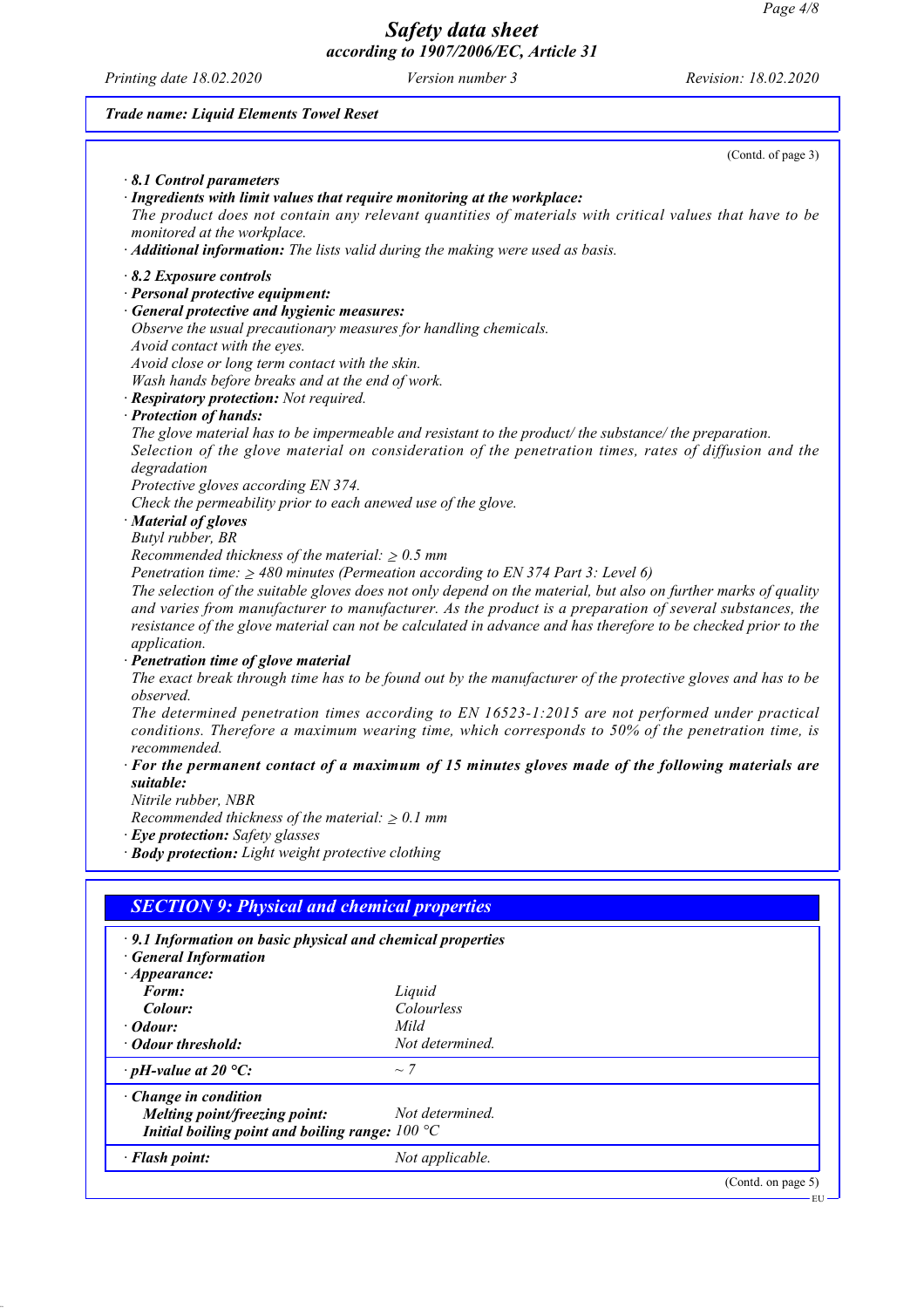*Printing date 18.02.2020 Version number 3 Revision: 18.02.2020*

*Trade name: Liquid Elements Towel Reset*

|                                           | (Contd. of page 4)                            |
|-------------------------------------------|-----------------------------------------------|
| · Flammability (solid, gas):              | Not applicable.                               |
| $\cdot$ Decomposition temperature:        | Not determined.                               |
| · Auto-ignition temperature:              | Product is not selfigniting.                  |
| $\cdot$ Explosive properties:             | Product does not present an explosion hazard. |
| <i>Explosion limits:</i>                  |                                               |
| Lower:                                    | Not determined.                               |
| <b>Upper:</b>                             | Not determined.                               |
| <b>Oxidising properties</b>               | Not applicable.                               |
| · Vapour pressure:                        | Not determined.                               |
| $\cdot$ Density at 20 °C:                 | $\sim l.0$ g/cm <sup>3</sup>                  |
| $\cdot$ Relative density                  | Not determined.                               |
| · Vapour density                          | Not determined.                               |
| $\cdot$ Evaporation rate                  | Not determined.                               |
| · Solubility in / Miscibility with        |                                               |
| water:                                    | Easily soluble.                               |
| · Partition coefficient: n-octanol/water: | Not determined.                               |
| · Viscosity:                              |                                               |
| Dynamic:                                  | Not determined.                               |
| Kinematic:                                | Not determined.                               |
| · Solvent content:                        |                                               |
| Organic solvents:                         | 0%                                            |
| <b>Solids content:</b>                    | $< 10\%$                                      |
| $\cdot$ 9.2 Other information             | No further relevant information available.    |

## *SECTION 10: Stability and reactivity*

*· 10.1 Reactivity No further relevant information available.*

*· 10.2 Chemical stability*

*· Thermal decomposition / conditions to be avoided: No decomposition if used according to specifications.*

*· 10.3 Possibility of hazardous reactions No dangerous reactions known.*

*· 10.4 Conditions to avoid No further relevant information available.*

*· 10.5 Incompatible materials: No further relevant information available.*

*· 10.6 Hazardous decomposition products: No dangerous decomposition products known.*

## *SECTION 11: Toxicological information*

*· 11.1 Information on toxicological effects*

*· Acute toxicity Based on available data, the classification criteria are not met.*

*· LD/LC50 values relevant for classification:*

*147170-44-3 1-Propanaminium, 3-amino-N-(carboxymethyl)-N,N-dimethyl-, N-(C8-18 and C18-unsatd. acyl) derivs., inner salts*

*Oral LD50 >5,000 mg/kg (rat) (OECD 401)*

*Dermal LD50 >2,000 mg/kg (rat) (OECD 402)*

*68891-38-3 Alcohols, C12-14, ethoxylated, sulfates, sodium salts*

*Oral LD50 2,870 mg/kg (rat) (OECD 401)*

*Dermal LD50 >2,000 mg/kg (rat) (OECD 402)*

*· Primary irritant effect:*

*· Skin corrosion/irritation Based on available data, the classification criteria are not met.*

(Contd. on page 6)

EU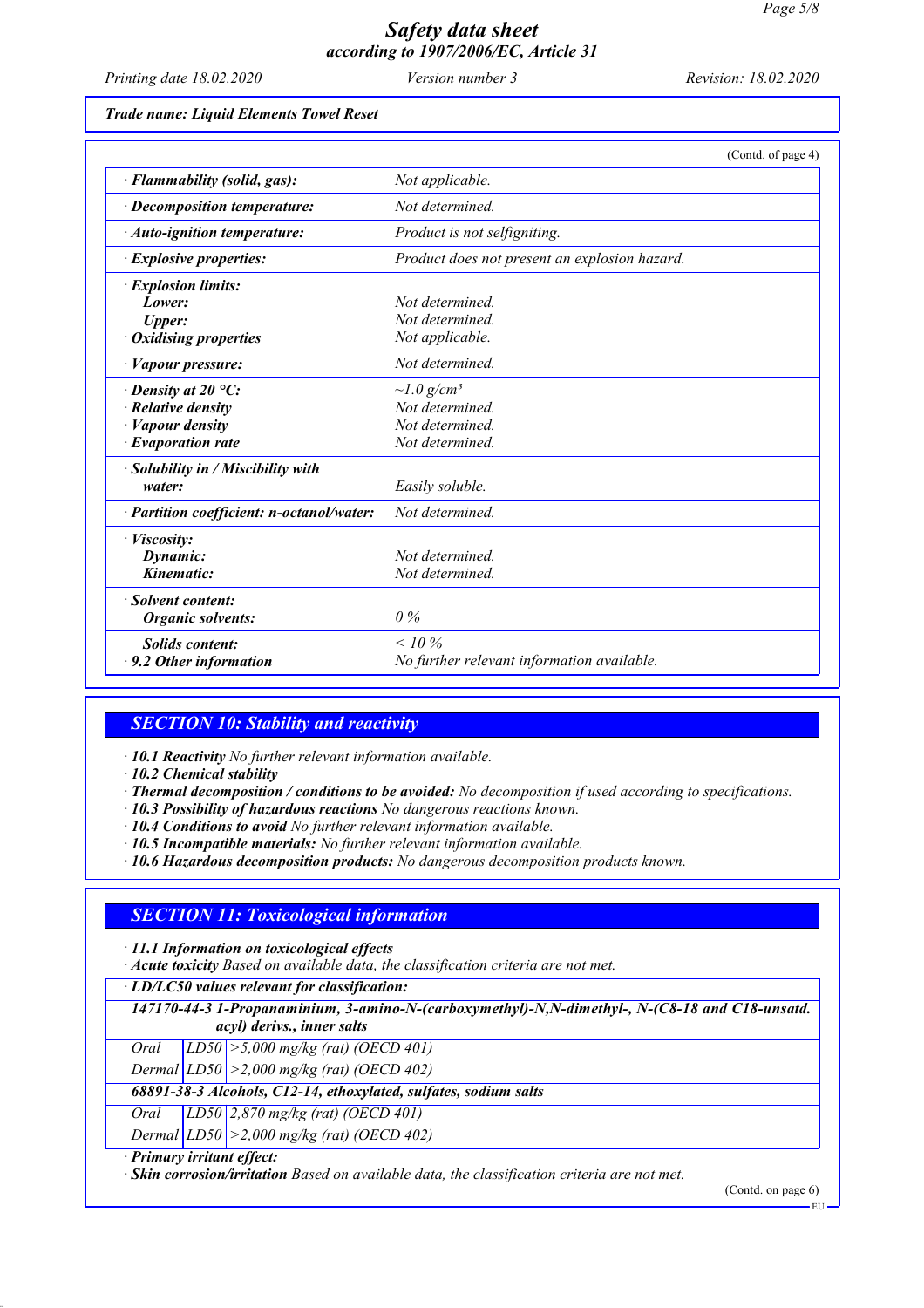*Printing date 18.02.2020 Version number 3 Revision: 18.02.2020*

(Contd. of page 5)

#### *Trade name: Liquid Elements Towel Reset*

*· Serious eye damage/irritation*

*Causes serious eye irritation.*

*· Respiratory or skin sensitisation Based on available data, the classification criteria are not met.*

*· Repeated dose toxicity No further relevant information available.*

*· CMR effects (carcinogenity, mutagenicity and toxicity for reproduction) No further relevant information available.*

*· Germ cell mutagenicity Based on available data, the classification criteria are not met.*

*· Carcinogenicity Based on available data, the classification criteria are not met.*

*· Reproductive toxicity Based on available data, the classification criteria are not met.*

*· Germ cell mutagenicity*

### *68891-38-3 Alcohols, C12-14, ethoxylated, sulfates, sodium salts*

*Ames test negative (bacterial reverse mutation assay)*

*· STOT-single exposure Based on available data, the classification criteria are not met.*

*· STOT-repeated exposure Based on available data, the classification criteria are not met.*

*· Aspiration hazard Based on available data, the classification criteria are not met.*

### *SECTION 12: Ecological information*

*· 12.1 Toxicity*

*· Aquatic toxicity:*

*147170-44-3 1-Propanaminium, 3-amino-N-(carboxymethyl)-N,N-dimethyl-, N-(C8-18 and C18-unsatd. acyl) derivs., inner salts*

*EC50 >1-10 mg/l (algae) (OECD 201)*

*LC50 >1-10 mg/l (fish) (OECD 203)*

*68891-38-3 Alcohols, C12-14, ethoxylated, sulfates, sodium salts*

*EC50 27.7 mg/l (algae) (OECD 201)*

*7.4 mg/l (daphnia magna) (OECD 202)*

*LC50 7.1 mg/l (fish) (96 h)*

*NOEC 0.95 mg/l (algae) (OECD 201)*

*0.27 mg/l (daphnia magna) (21)*

*· 12.2 Persistence and degradability The contained surfactants are easily biodegradable*

*· 12.3 Bioaccumulative potential Bioaccumulation improbable.*

*· 12.4 Mobility in soil No further relevant information available.*

*· Additional ecological information:*

*· General notes:*

*The surfactant(s) contained in this preparation complies(comply) with the biodegradability criteria as laid down in Regulation (EC) No.648/2004 on detergents. Data to support this assertion are held at the disposal of the competent authorities of the Member States and will be made available to them, at their direct request or at the request of a detergent manufacturer.*

*Do not allow undiluted product or large quantities of it to reach ground water, water course or sewage system.*

*· 12.5 Results of PBT and vPvB assessment*

*· PBT: Not applicable.*

*· vPvB: Not applicable.*

*· 12.6 Other adverse effects No further relevant information available.*

*SECTION 13: Disposal considerations*

*· 13.1 Waste treatment methods*

*· Recommendation*

*Smaller quantities can be disposed of with household waste.*

*Dispose of in accordance with all applicable local and national regulations.*

(Contd. on page 7)

EU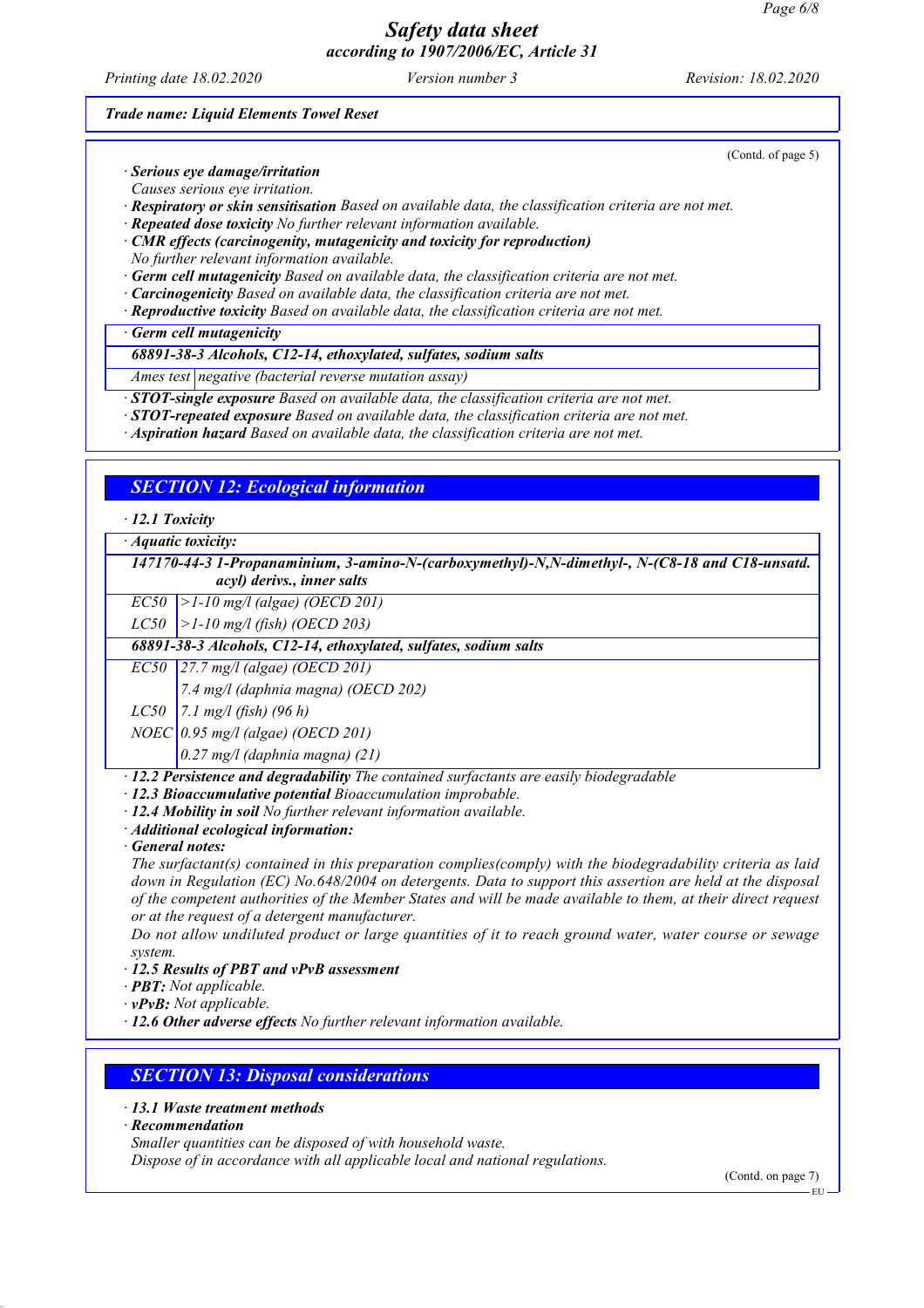*Printing date 18.02.2020 Version number 3 Revision: 18.02.2020*

(Contd. of page 6)

*Trade name: Liquid Elements Towel Reset*

*· European waste catalogue*

*20 01 30 detergents other than those mentioned in 20 01 29*

*15 01 02 plastic packaging*

## *· Uncleaned packaging:*

*· Recommendation:*

*Dispose of in accordance with all applicable local and national regulations.*

*Non contaminated packagings may be recycled.*

*· Recommended cleansing agents: Water, if necessary together with cleansing agents.*

## *SECTION 14: Transport information*

| $\cdot$ 14.1 UN-Number<br>ADR, ADN, IMDG, IATA                                                               | Void            |  |
|--------------------------------------------------------------------------------------------------------------|-----------------|--|
| $\cdot$ 14.2 UN proper shipping name<br>ADR, ADN, IMDG, IATA                                                 | Void            |  |
| $\cdot$ 14.3 Transport hazard class(es)                                                                      |                 |  |
| ADR, ADN, IMDG, IATA<br>$\cdot$ Class                                                                        | Void            |  |
| 14.4 Packing group<br>$\cdot$ ADR, IMDG, IATA                                                                | Void            |  |
| 14.5 Environmental hazards:<br>$\cdot$ Marine pollutant:                                                     | No              |  |
| $\cdot$ 14.6 Special precautions for user                                                                    | Not applicable. |  |
| $\cdot$ 14.7 Transport in bulk according to Annex II of<br><b>Marpol and the IBC Code</b><br>Not applicable. |                 |  |
| · UN "Model Regulation":                                                                                     | Void            |  |

## *SECTION 15: Regulatory information*

*· 15.1 Safety, health and environmental regulations/legislation specific for the substance or mixture*

- *· Directive 2012/18/EU*
- *· Named dangerous substances ANNEX I None of the ingredients is listed.*
- *· National regulations:*
- *· Information about limitation of use:*

*Employment restrictions concerning juveniles must be observed.*

*Employment restrictions concerning pregnant and lactating women must be observed, if applicable.*

- *· 15.2 Chemical safety assessment:*
- *A Chemical Safety Assessment has not been carried out, because it is not necessary for mixtures.*

## *\* SECTION 16: Other information*

*This information is based on our present knowledge. However, this shall not constitute a guarantee for any specific product features and shall not establish a legally valid contractual relationship. Liability excluded.*

### *· Relevant phrases*

*H301 Toxic if swallowed. H311 Toxic in contact with skin. H314 Causes severe skin burns and eye damage. H315 Causes skin irritation.*

(Contd. on page 8)

EU